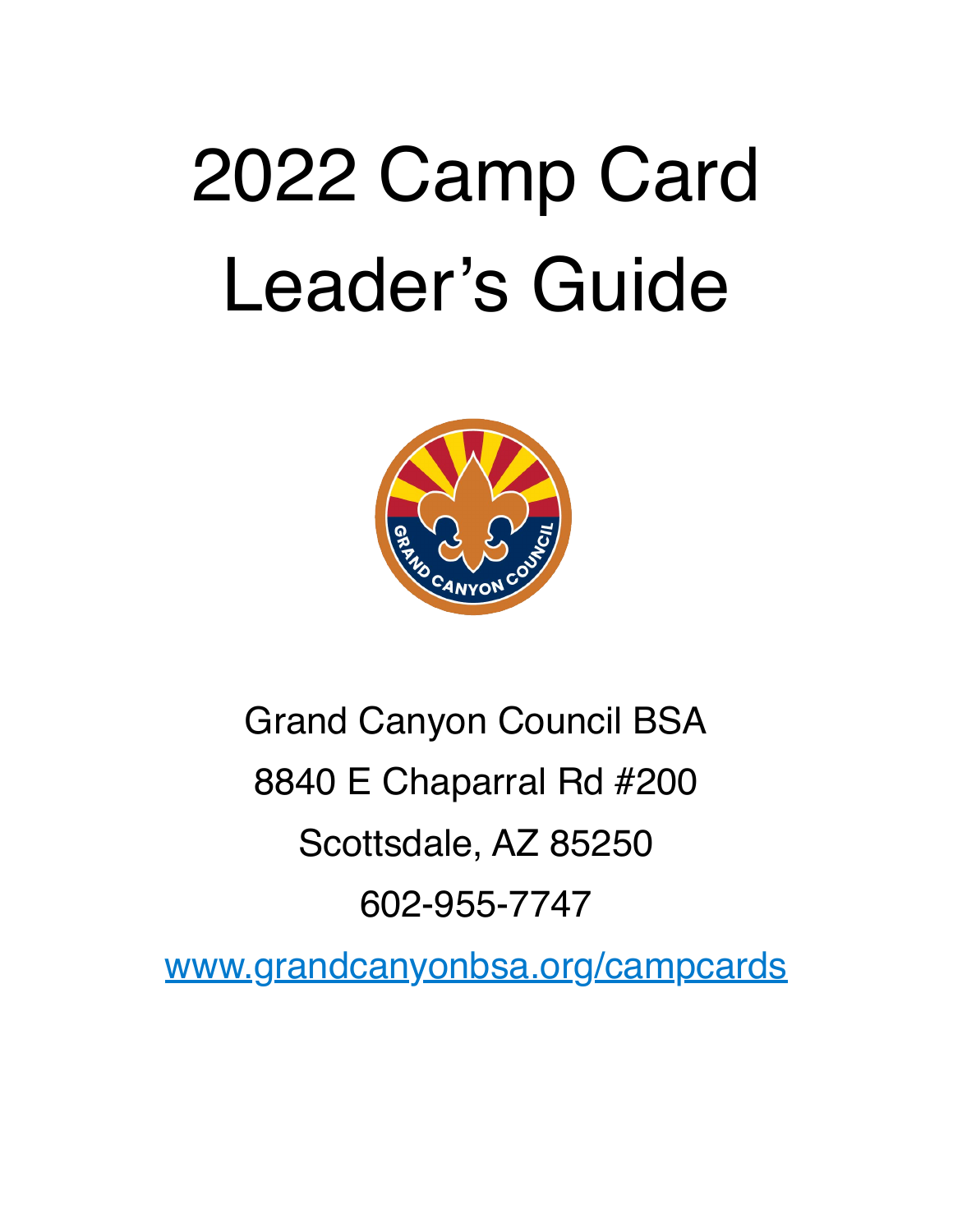## YOUR SCOUTS CAN EARN THEIR WAY TO A WEEK OF CAMP (AND MORE!)

Welcome to the 2022 Camp Card Sale,

First, thank you for investing the time and energy to lead your Scouting unit's 2022 Card Camp Sale! The Camp Card Sale is the perfect opportunity for Scouts to raise funds for their summer camp fees, camping equipment, or year-round programming without burning a hole in their family's pockets. Each card offers discounts from local vendors that are valid during the 2022 calendar year. Most offers can even be redeemed multiple times!

Imagine being able to pay for a MAJOR portion of your unit's expenses for an entire year with Camp Card profits. Trips…camp outs…trainings…advancements…Blue and Gold banquets...courts of honor…trailers… uniforms…day camp…resident camp…summer camp…National Jamboree!

Our goal is to give each member of your unit the opportunity to earn the money needed to have the best summer ever and help fund the rest of their Scouting adventure.

This "Leader's Guide" will help you with your 2022 Camp Card Sale. It includes important information about how selling camp cards benefits your Scouts, timelines, the card vendors, how to sign up, and the people who can help you.

Thank you for making a difference in the lives of the Scouts in your unit! Be sure to visit the Grand Canyon Council website at [www.grandcanyonbsa.org/campcards](http://www.grandcanyonbsa.org/campcard) for important updates during the campaign.

#### **Have a question? Contact us:**

Sondra Wendt **Brendan Switts** Council Fundraising Chair **Program Executive** 623-297-1475 602-955-7747, Ext. 229

[Skwendt@cox.net](mailto:Skwendt@cox.net) [brendan.switts@scouting.org](%22mailto:)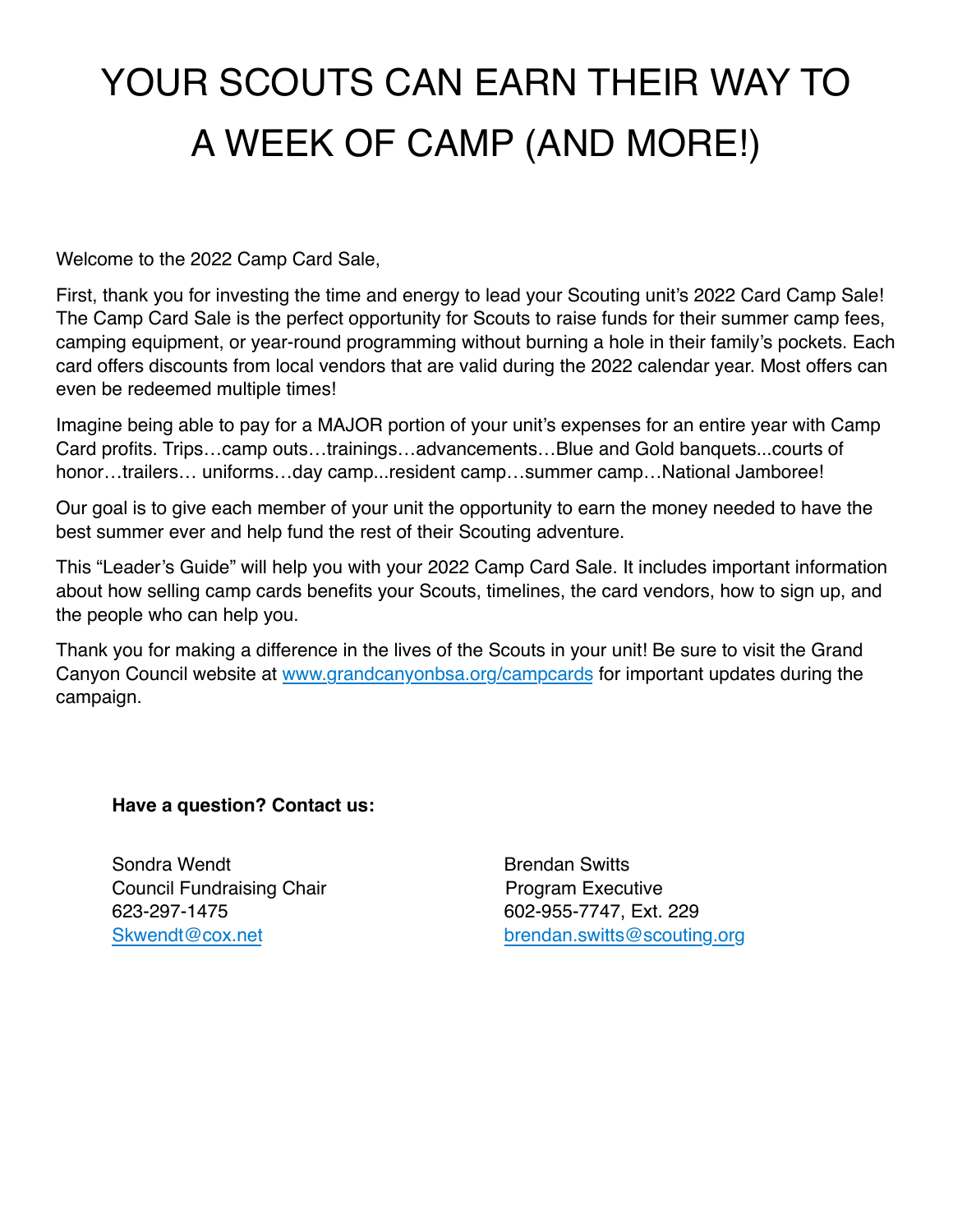### IMPORTANT DATES

- **January 27** Virtual Camp Card Kickoff at 6:30pm
- **January 28** Storefront Registration Opens
- **February 4** Early Reservation Deadline
- **March 7-11** Camp Cards available for pickup from District Executives
- **May 13** Card Return Deadline. Units charged for remaining cards after this date.

### **CONTACTS**

## **District District Executive Phone**  Pinnacle Peak [Matt Hill](mailto:matthew.hill@scouting.org) 602-451-8932 Ponderosa **[Patrick Gamble](mailto:patrick.gamble@scouting.org) 602-820-6845**

Central [Ty Simonian](mailto:TySimonian@scouting.org) 602-955-7747, Ext. 257 Gila River **[Davis Fox](mailto:davis.fox@scouting.org) Davis Fox** 602-955-7747, Ext. 251 Lost Dutchman [Abby Lyon](mailto:abby.lyon@scouting.org) 602-955-7747, Ext. 218 Sonoran Sunset [Steven Nazaruk](mailto:steven.nazaruk@scouting.org) 602-955-7747, Ext. 250

### KEY FACTS

- Scouts earn **50% commission** on each card sold, the highest percentage of any council fundraiser.
- **Six regional variants** of the cards have been produced to allow for local business participation and to remove businesses that may not be relevant in all regions of our council.
- **The Camp Card Kickoff will take place over a webinar** on January 27<sup>th</sup> at 6:30PM so that all units (regardless of geographic location) may participate, ask questions, and rewatch the presentation as needed.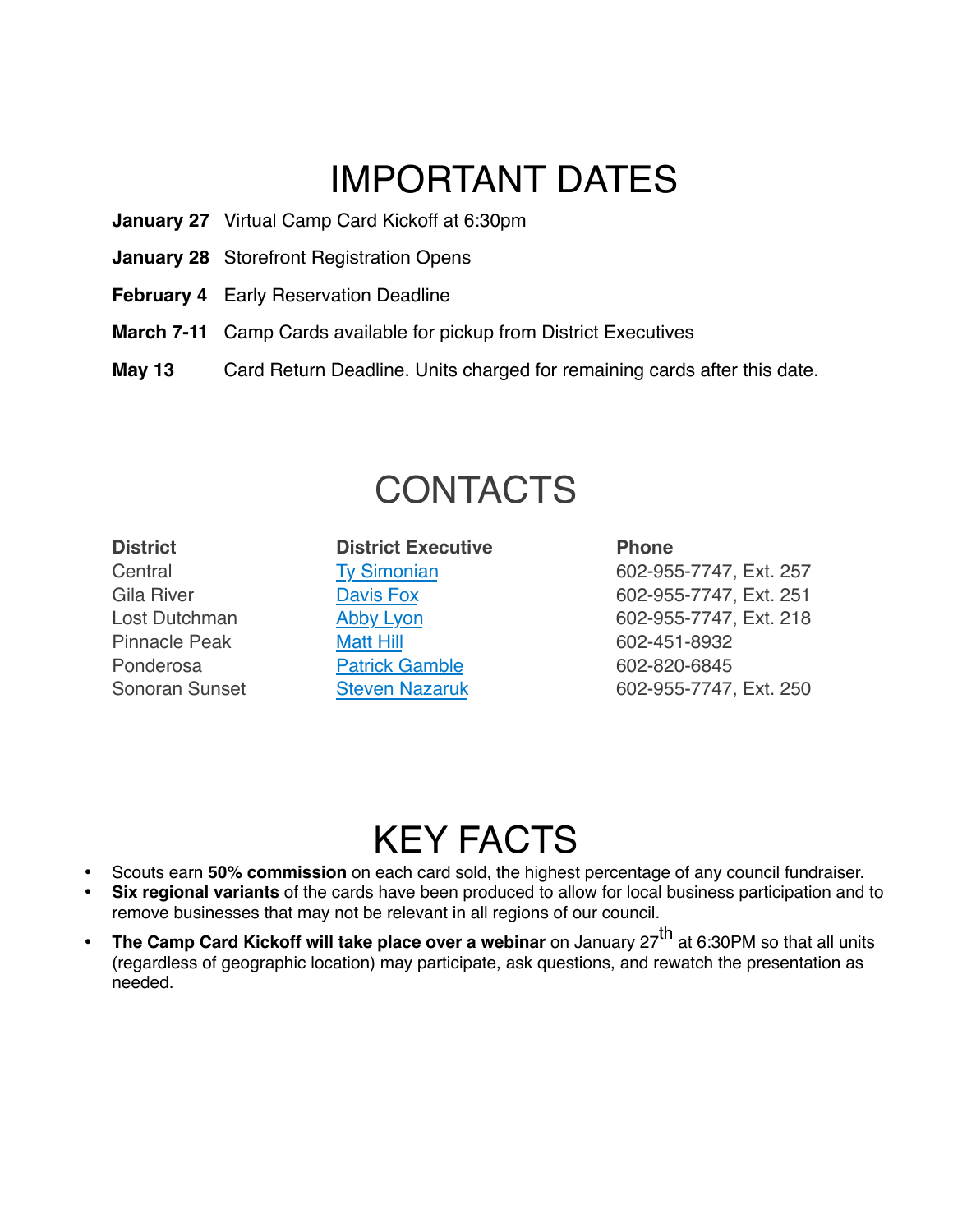### BSA FUNDRAISING GUIDELINES

- Please visit [www.grandcanyonbsa.org/fundraising](https://www.grandcanyonbsa.org/fundraising%22%20%5Ct%20%22_blank) for a full list of fundraising guidelines.
- Camp Cards and Popcorn sales are the only Council approved fundraisers; they alone do not require submission of the Unit Money Earning Application.
- Direct solicitation of cash donations from community businesses, individuals, service organizations, etc., are not allowed. Units must raise their needed funds through approved product sales and fundraising events, payments from member dues, and family support.
- **Any donations that are collected during the Camp Card Sale must be reported and split with the council 50/50 (even if a Camp Card is not sold to the individual).**
- Revenue from sales can be returned to Grand Canyon Council offices at any time throughout the campaign. For each card sold, units keep \$5.00 and are responsible for returning the remaining \$5.00 in revenue to council.

### RETURN POLICY

If units have cards remaining at the end of the fundraiser, they may return any unsold, undamaged cards at any time throughout the campaign. The cards MUST be in new condition (with snap off discount tabs intact). We cannot accept returns of any cards that have been damaged. Be sure Scouts and parents treat each card as if it were a \$10 bill!

### **All balances and remaining cards are due to Council offices by May 13th.**

Any cards, including those lost, misplaced, or damaged, not returned to council by May 13th will be considered sold, and will be charged to the unit account. It is the unit Camp Card Chair's responsibility to ensure that they return their unit's cards and monies by the end of the sales period.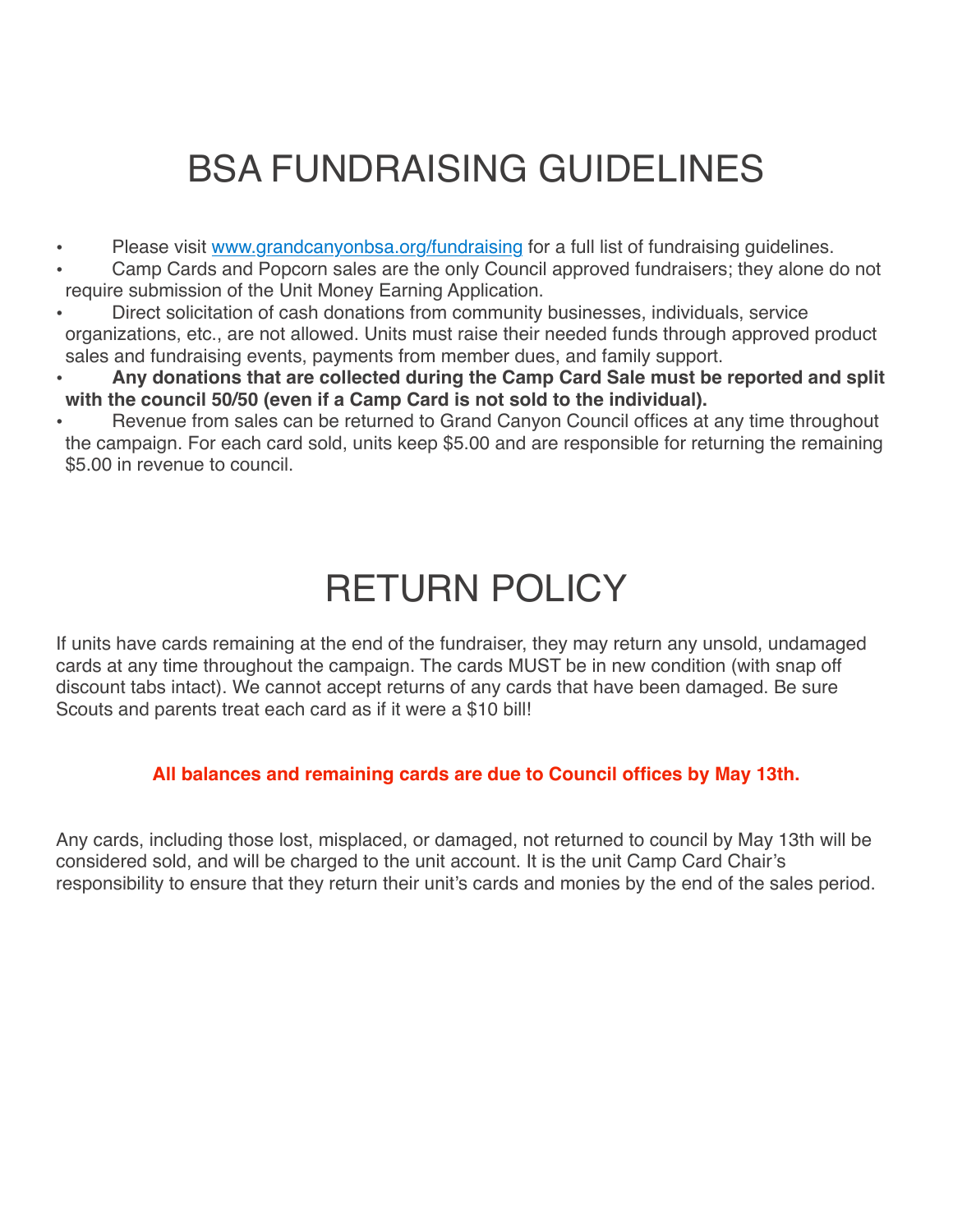### HOW THE CAMP CARD SALE WORKS

**Step 1**: The Camp Card Chair should hold a meeting to inform Scouts (and their parents) how the Camp Card sale directly benefits their unit program.

- A printed calendar and unit budget will help educate parents and Scouts about "plans for the upcoming year" and how fundraiser participation may help them save money on expenses.
- Make a chart to track Scout sales to display at your meeting location and recognize those who have hit their goals!

**Step 2**: Help each Scout in your unit set a personal goal using the 2022 Commission Plan Options on page 10. Add their goals to determine the number of cards you will need. Twenty cards will earn \$100 in commission. For your past sales history, email **[brendan.switts@scouting.org](mailto:brendan.switts@scouting.org)** 

It is recommended that units only check out cards that they have planned for and are ready to sell. Additional cards may be picked up throughout the sale. If your unit is concerned with not selling all cards that you have claimed, it is advisable to start with fewer cards than your sales goal, then pick up additional cards as your inventory runs low.

**Step 3**: You will pick up your card from, or have them dropped off by, your District Executive from March 7 – March 11

**Step 4**: Distribute the cards to the Scouts and encourage them to sell.

- Have parents take cards to work
- Schedule storefronts as a unit.
- Ask your friends and neighbors! This card is a great value and will practically sell itself.

**Step 5 -** Check in with the Scouts and their parents weekly to ensure that Scouts are progressing in their sales. If some Scouts are sluggish in their involvement, you may want to redistribute cards as needed to the Scouts who wish to sell more. This will help ensure that at least 75% of the cards that are checked out are sold.

**Step 6 –** Ensure that your Scouts have returned their cards and money to you in time for you to return leftover cards and settle the balance with Council by May  $13<sup>th</sup>$ .

**Step 7** – Close out your Camp Card sale. **Return cards and submit payment to GCC by May 13th.**

- Units immediately keep their 50% commission.
- Units may settle their balance (\$5 for each sold card) to Council at any point throughout the sale at the Council Service Center or through other arrangements with your District Executive
- Your unit account will be charged if payment and unsold Camp Cards are not received by May  $13$ th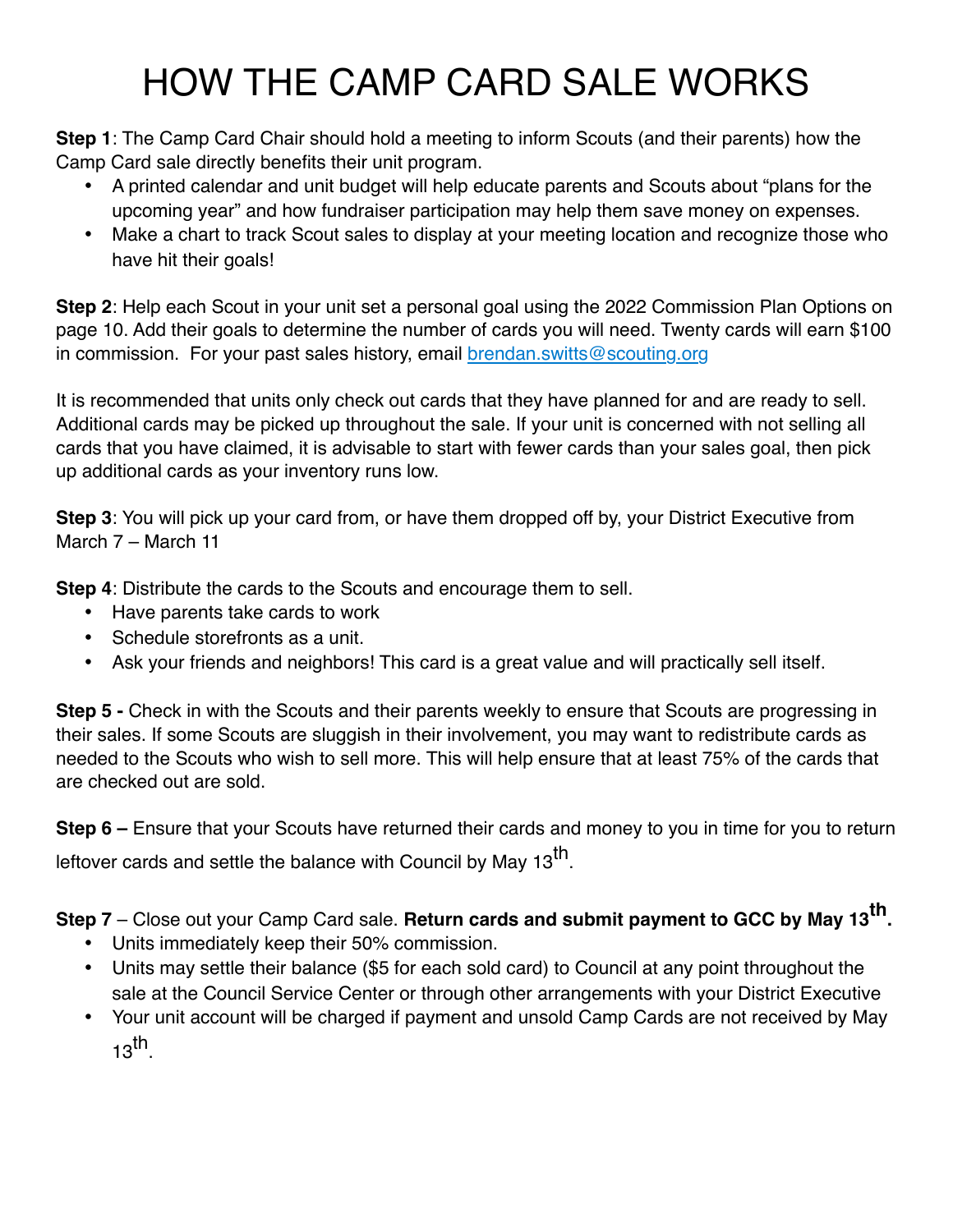### CAMP CARD CHAIR RESPONSIBILITIES

Leading your unit to its best year of Scouting!

### **RECRUIT ONE OR MORE ADULT VOLUNTEERS TO HELP WITH THE SALE AS NEEDED**

#### **Explain the Camp Card program to your adult leaders:**

- Establish your unit's sales goal and plan your sales activities.
- Add any planned unit activities to the 2022 commission plan options table on page 10.
- Prepare timetables to ensure there is time to meet your goals and that Scouts are completing sales throughout the campaign and not procrastinating.
- Consider setting up sales coverage areas to ensure your community is covered.

#### **Help find locations and coordinate Storefront Sales.**

- You can sign-up for council-organized storefronts starting on January 28 at [www.grandcanyonbsa.org/campcards](http://www.grandcanyonbsa.org/campcards)
- A storefront request letter template is also available on the same webpage.

#### **Prepare handouts for Unit Kick-Off meeting for adult leaders, parents & Scouts:**

- Timeline showing sale dates, date card order is due, time and place for pickup from Council, and card distribution to Scouts.
- Unit goal and per-Scout sales goal.
- Storefront sale sign-up sheets with date, time, and locations of storefront sales.
	- o Some units elect to use SignUpGenius instead of paper forms.
- Visit [www.grandcanyonbsa.org/campcards](http://www.grandcanyonbsa.org/campcard) to download Leaders Guide and forms.

### **Arrange to pick up Camp Cards as needed:**

- Camp Cards will be available for pick up from your District Executive from March 7 March 11.
- After that first week, you can pick-up more Camp Cards by contacting your District Executive or stopping by the Council Service Center.

#### **Remind your Scouts of due dates.**

#### **Make sure checks are made payable to the unit itself.**

• Using the "2022 Scout Camp Card Tracking Worksheet"

- Collect and tally money from Scouts and submit one check payable to the Grand Canyon Council for "total amount due."
- Settlement is due **Friday, May 13, 2021**, at the Council Service Center.
- Update your unit each week on sales total (post results at unit meeting place).

**"A good Camp Card Chair is organized, has a lot of energy, is creative, and an excellent communicator."**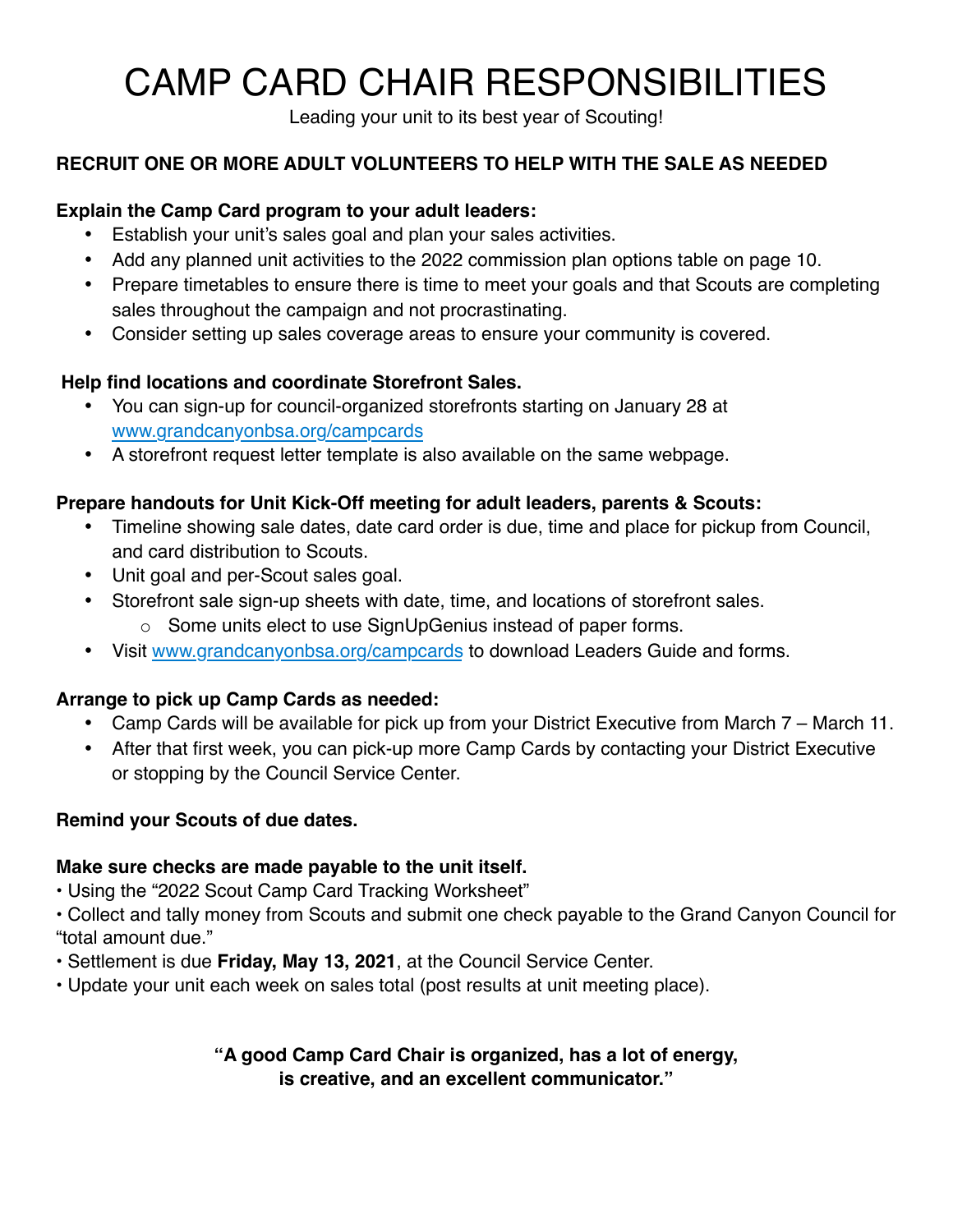### UNIT CAMP CARD KICK-OFF AGENDA

Conducted by the Camp Card Chair

#### **1. Gathering:**

o Display card samples, sample coupons, and cool Scout "Stuff" for people see.

#### **2. Opening**

- o Pledge of Allegiance
- o Welcome Parents

#### **3. Why Camp Cards?**

- o Make the case for Camp Cards. Why is our unit selling the camp cards?
	- **Earn money for summer camp, field trips, and other activities.**
	- **New equipment.**
	- ! So parents don't have to write a check for everything their Scout does.
	- ! So your Scout can learn to earn his way. A Scout is Thrifty.
- o Make sure every Family has a copy of the Unit Calendar & Unit Budget.

#### **4. The Plan for Success**

- o Review camp card timeline.
- o Our sale ends [month] [date], 2021 (Give yourself time to collect and submit payment)
- o Money due date. Due at the Council Service Center by Thursday, May 6, 2021.

#### **5. The Goal**

- o Our per Scout goal \$\_\_\_\_\_\_\_\_\_\_\_\_\_\_\_\_ (it is very import that you set a per Scout goal)
- o Our Unit goal is \$ \_\_\_\_\_\_\_\_\_\_\_\_\_\_\_\_\_\_ in total sales

#### **6. Incentives**

o Review Incentives: goal levels and what card sales could pay for.

#### **7. How to sell Camp Card**

- o Ask family, friends, neighbors.
- o Ask parents to take Camp Cards to work and sell to co-workers.
- o Sell door to door in your neighborhood.
- o Be Safe:
	- **sell with a buddy or an adult.**
	- **don't sell after dark.**
	- **don't go into a stranger's house.**
	- **Deadler 1** obey street and traffic signs.
- o Be Courteous. Always say "thank you."
- o Walk on the sidewalk.
- o WEAR YOUR SCOUT UNIFORM.
- o Say thank you whether they buy or not.
- o When collecting money, keep cash and checks in an envelope.
- o Count out loud when making change.
- o Make checks payable to the unit not the Scout or parents.
- o Don't leave cards until the customer has paid for it.
- **8. Questions & Answers**
- **9. Thank everyone for coming and wish them good luck!**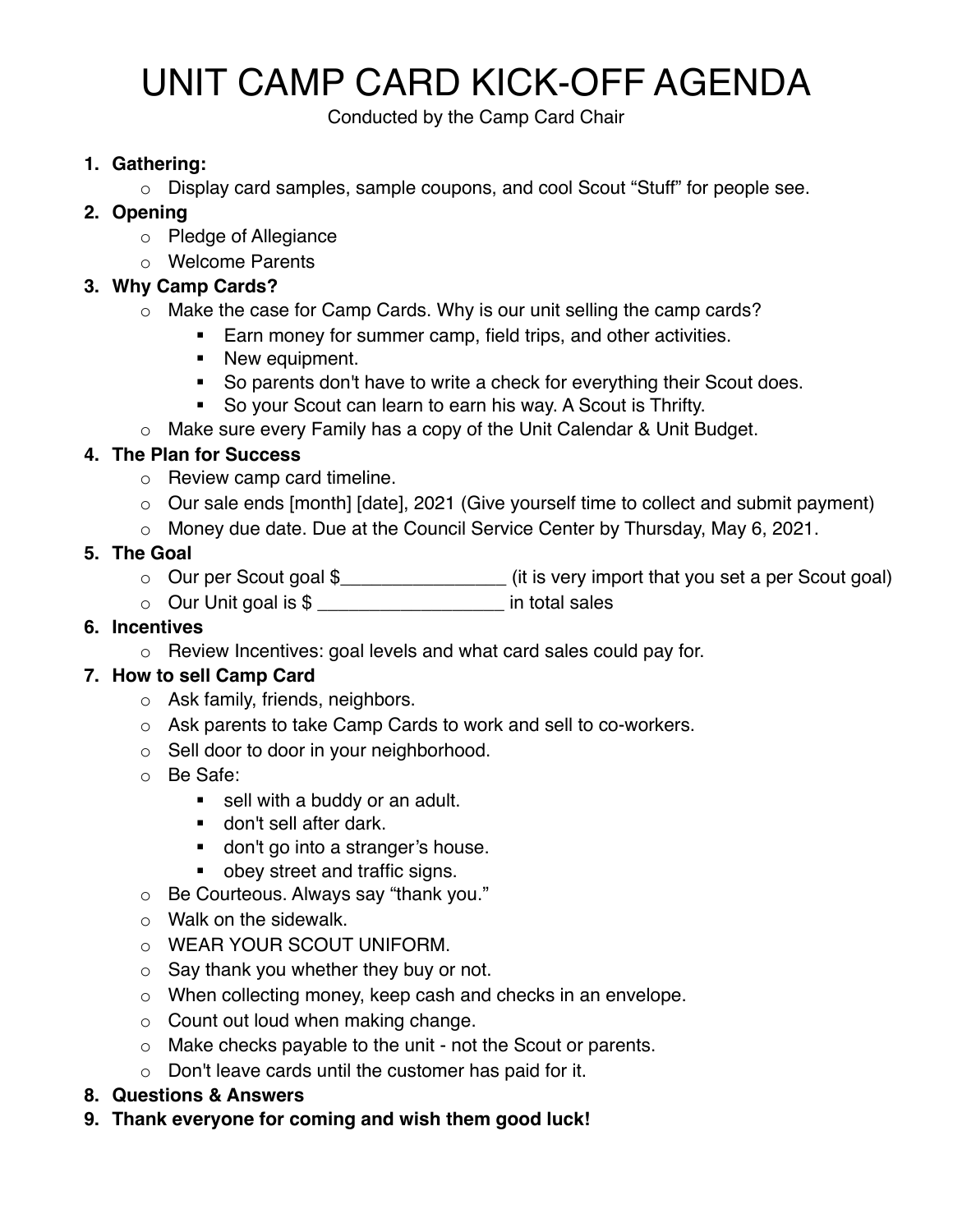### SELL THE ADVENTURE

When selling to the community, ask your Scouts to share a personal testimony of something they enjoy in Scouting - such as a Philmont trip, planning an Eagle Scout leadership project, earning their first merit badge, white-water rafting, experiencing a Jamboree at the Summit Bechtel Scout Reservation - things that will make the customer feel good about buying a camp card. What will you do with your Camp Card money? Let your customers know your plans!

**Remember we are selling the Scouting program, not the card.** Selling camp cards as a fundraiser enables a unit to have the funds to deliver their program. We are selling Scouting and people will buy if asked. Most people have never been asked to buy Camp Cards but they would support your Scouts if asked.

People need to know why Scouts are selling Camp Cards. Why should they buy a Camp Card?

| Summer Camp                | Scout Uniform     | <b>Camping Equipment</b>   |
|----------------------------|-------------------|----------------------------|
| <b>High Adventure Trip</b> | National Jamboree | <b>Leadership Training</b> |

What should Scouts say?

- 1. "Hello, my name is \_\_\_\_\_\_\_\_\_\_."
- 2. "I'm working really hard to earn my way to \_\_\_\_\_\_\_\_\_\_\_\_\_."
- 3. "Can I count on your support?"
- 4. "We have a great camp card. \_\_\_\_\_\_\_\_\_\_\_\_\_ is my favorite discount if you don't like that you may like \_\_\_\_\_\_\_\_\_\_\_."
- 5. "What you like to purchase one or two cards today to help Scouting?"
- 6. "Thank you for supporting Scouting!"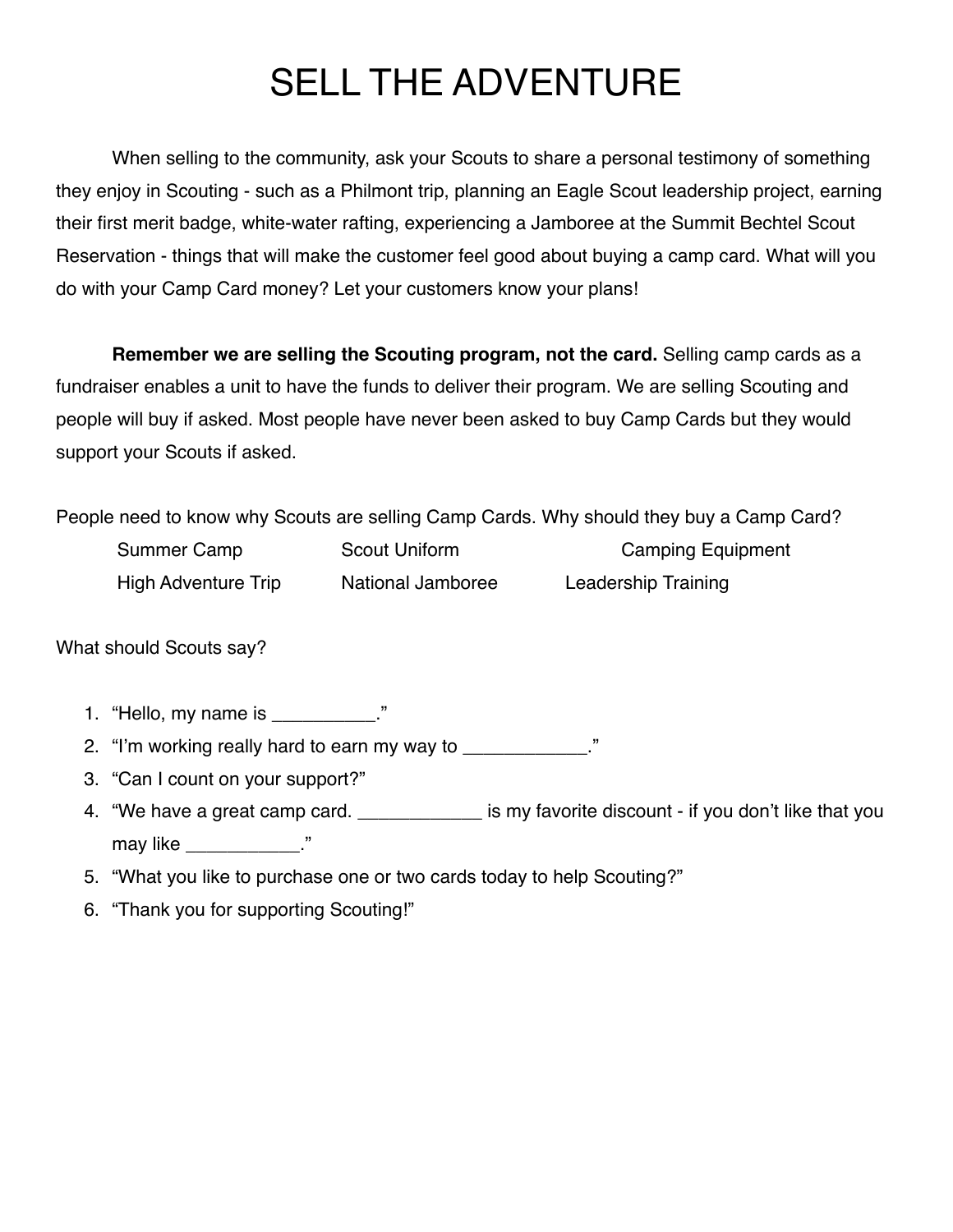### TIPS FOR SAFE DOOR-TO-DOOR SELLING

A Scout is Safe. When conducting your sale, it is important to ensure safety of your youth. Below are some general safety and sales tips.

- When selling Camp Cards in your neighborhood always have an adult or buddy with you.
- ALWAYS wear your uniform, neat, clean, and tucked in. Everybody loves to support a Scout in uniform.
- Never enter a stranger's house.
- Keep checks and cash in an envelope with your name on it.
- ALWAYS walk on the sidewalk and driveway. NOT through the yard. Watch for traffic.
- Never sell at night without an adult.
- Not every person will buy, so do not become discouraged.
- The more people you ask the more people will buy.
- Put Camp Card sales articles in your school, church, and community bulletins/newsletters.
- ALWAYS act like a Scout. Be polite and courteous. Wear a smile and introduce yourself.
- Most importantly, when you are selling Camp Cards tell the people how the money will be used.
- Practice sales with people you know first!
	- o Ask your parent to be the first to buy Camp Cards.
	- o Ask your relatives to buy Camp Cards.
	- o Ask your neighbors to buy Camp Cards.
	- o Ask the parents of your friends to buy Camp Cards.
- Take your Camp Cards to your place of worship and ask people to buy during coffee/fellowship hour (get permission first).
- Ask your parents if they can take your Camp Cards to work and ask their co-workers to buy cards. They may need to get permission first.
- Ask a parent or fellow Scout to go door-to-door with you to sell your Camp Cards.
- Ask your patrol or den to schedule a "Super Sale Day." This is a day when your fellow Scouts select a neighborhood and go door- to-door as a group to sell Camp Cards.
- ALWAYS SAY THANK YOU whether they buy or not.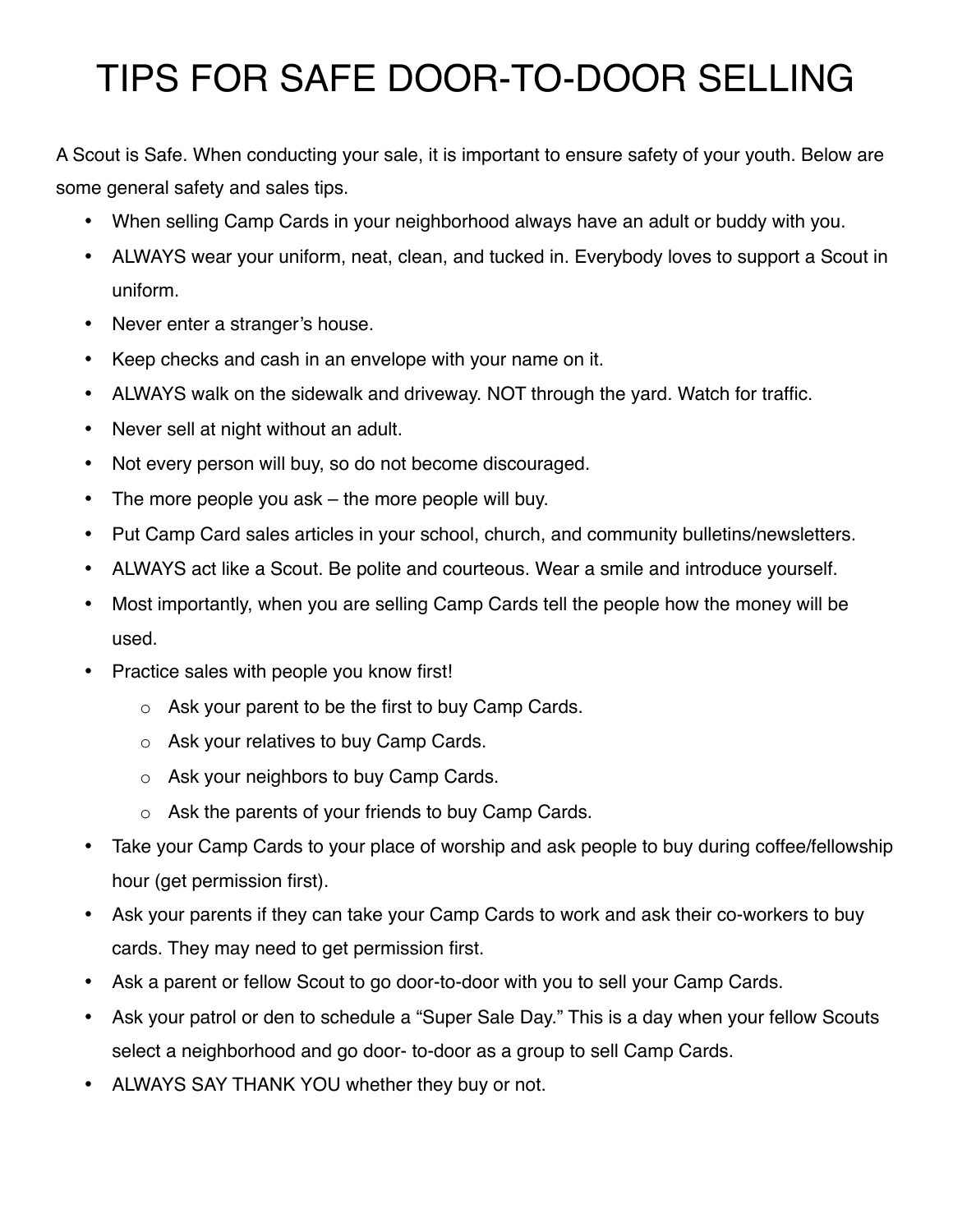### UNIT BUDGET AND FUNDRAISING GOALS

MAKE YOUR SCOUTING ADVENTURES A REALITY WITH CAMP CARDS

Well planned fund-raisers help prevent having to ask families for extra money every week. It is better to figure the total cost for the complete year up front. How your unit generates income is an important discussion topic with the unit committee and families in your unit. Most use a balance of dues and fund-raisers.

Scouts are taught early on that if they want something in life, they need to earn it. This is a fundamental principle of the BSA. The finance plan of any unit should include Scout participation. An annual unit participation fee paid entirely by parents does little to teach a Scout responsibility.

To determine your unit and Scout goals, the unit committee may want to determine the cost of the annual program to help families determine to what degree they will participate in unit fundraisers. There are many tools and resources available to assist units with this process:

- [Planning Your Pack's Annual Program Budget](https://www.scouting.org/wp-content/uploads/2021/01/Planning-Your-Annual-Pack-Budget.pdf)
- [Pack Operating Budget Worksheet](https://filestore.scouting.org/filestore/pdf/510-278_wb.pdf)
- [Planning Your Troops Annual Program Budget](https://filestore.scouting.org/filestore/boyscouts/pdf/510-275.pdf)
- Troop Operating Budget Worksheet [\(PDF](https://filestore.scouting.org/filestore/boyscouts/pdf/510-277_WB.pdf)) [\(Excel\)](https://filestore.scouting.org/filestore/boyscouts/xls/510-277.org.xls)

#### **SAMPLE 2022 CAMP CARD SALE PLAN**

All cards sell for \$10. The Scout's commission is 50%, or \$5.00 for each card sold.

| Item                                       | Cost  | <b>Cards Goal</b> |
|--------------------------------------------|-------|-------------------|
| Cub Day Camp                               | \$80  | 16                |
| R-C Cub Resident Camp (youth<br>only)      | \$225 | 45                |
| $R-C$ Cub Family camp (youth $+$<br>adult) | \$450 | 90                |
| Camp Geronimo                              | \$425 | 85                |
| National Youth Leadership Training         | \$275 | 55                |
| <b>Scout Life Subscription</b>             | \$24  | 5                 |
| <b>National Annual Dues</b>                | \$72  | 15                |
| Council Program Fee                        | \$50  | 10                |
| <b>Unit Annual Dues</b>                    | \$    |                   |
| Unit event:                                |       |                   |
| Unit event:                                |       |                   |
| Unit event:                                |       |                   |
| New handbook                               | \$18  | 4                 |